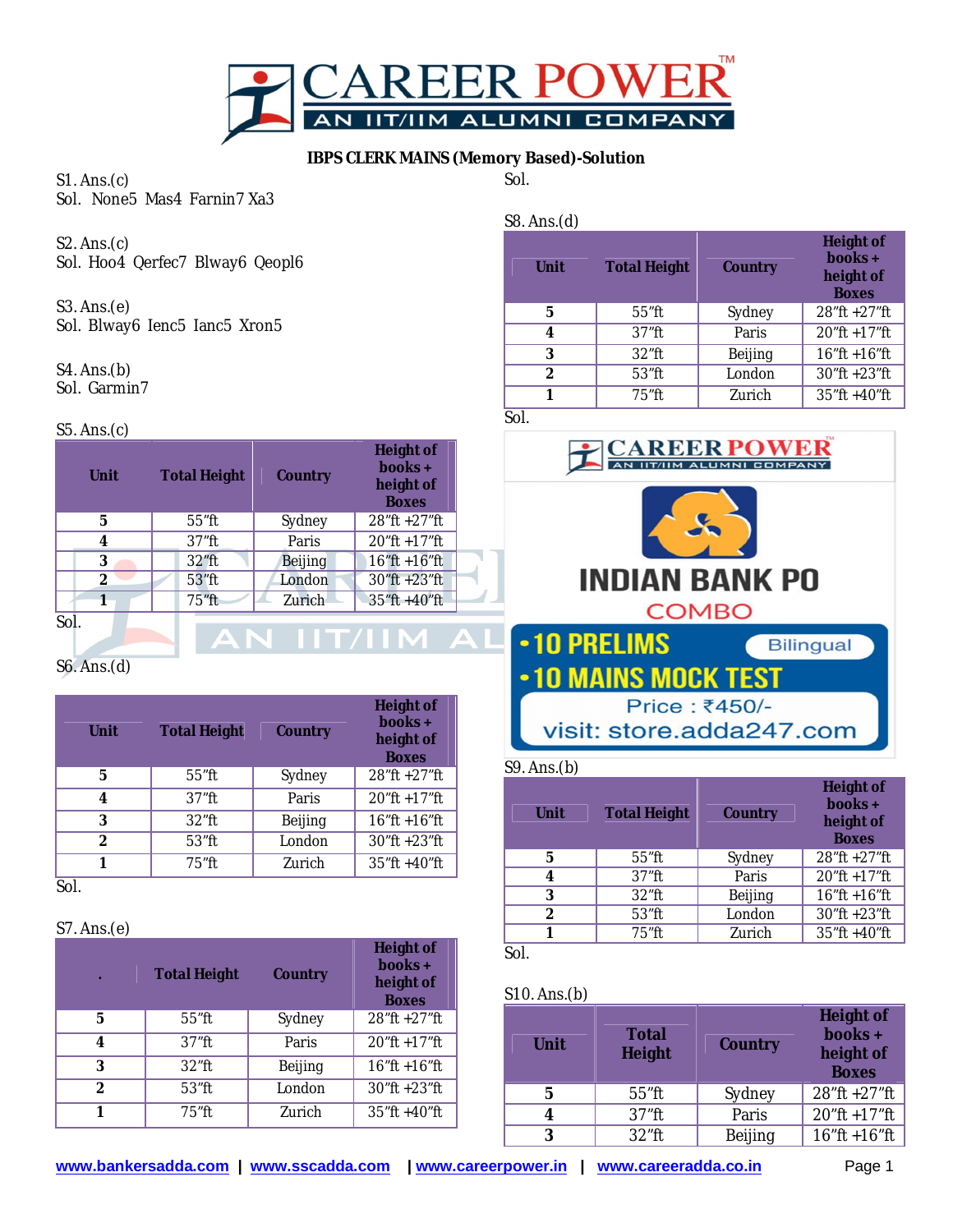|      | $53"$ ft | ondon              | 30"ft +23"ft            |
|------|----------|--------------------|-------------------------|
| ╭    | 7斥″ft    | <sup>7</sup> urich | $1.40$ "ft<br>$25$ "ft. |
| JUL. |          |                    |                         |



S15. Ans.(d)



S16. Ans.(b)

Sol. Even after using all the statements, we can only say that the tallest will be either  $F$  or  $B$  but we cannot definitely say that who is the tallest.



accused of heinous charges against women.so option (c) is the correct option.

S21. Ans.(b)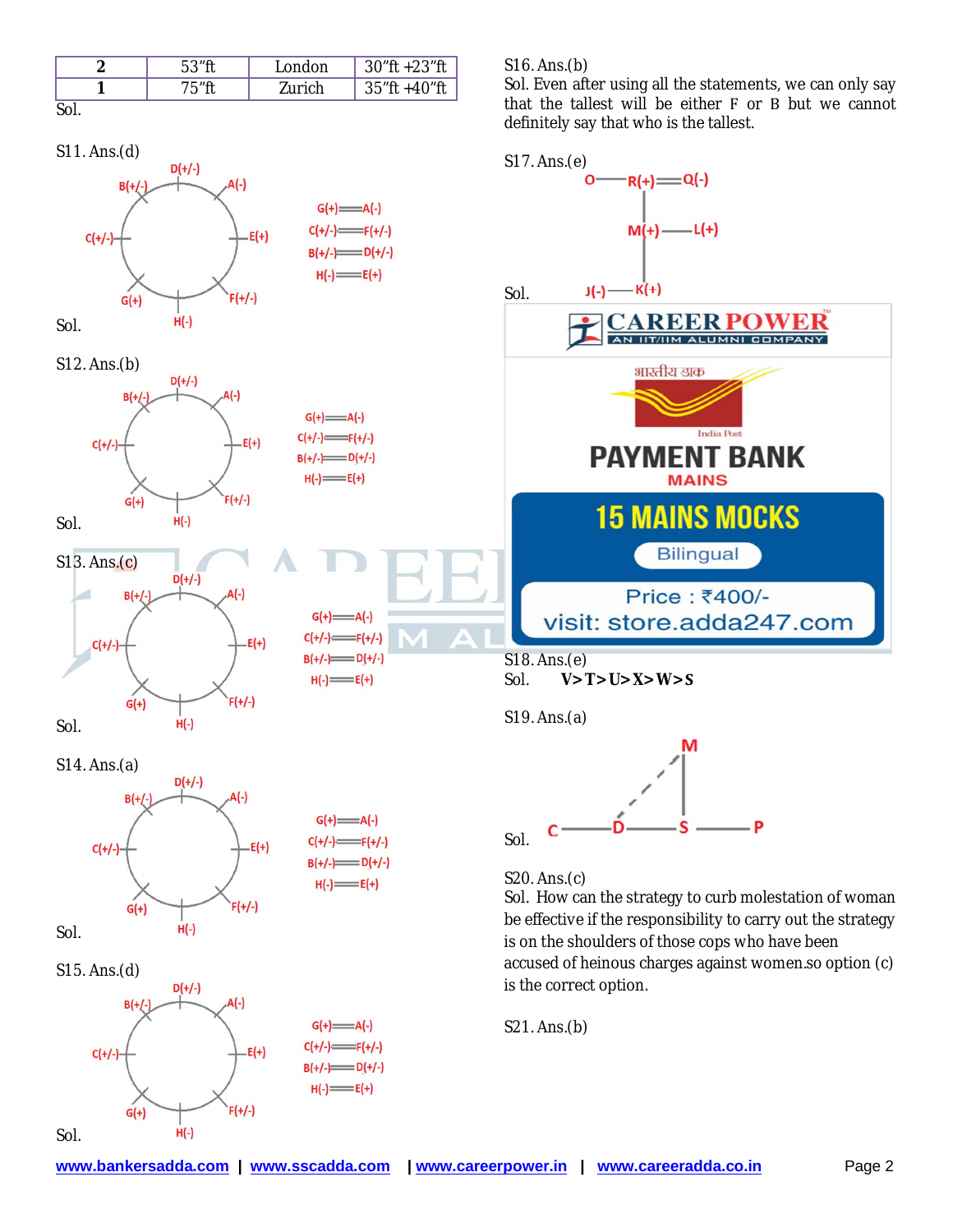

S26. Ans.(a)

Sol. The question was put to people who were coming out of the terminal about the services aboard the flight. If it was shown that a majority of people